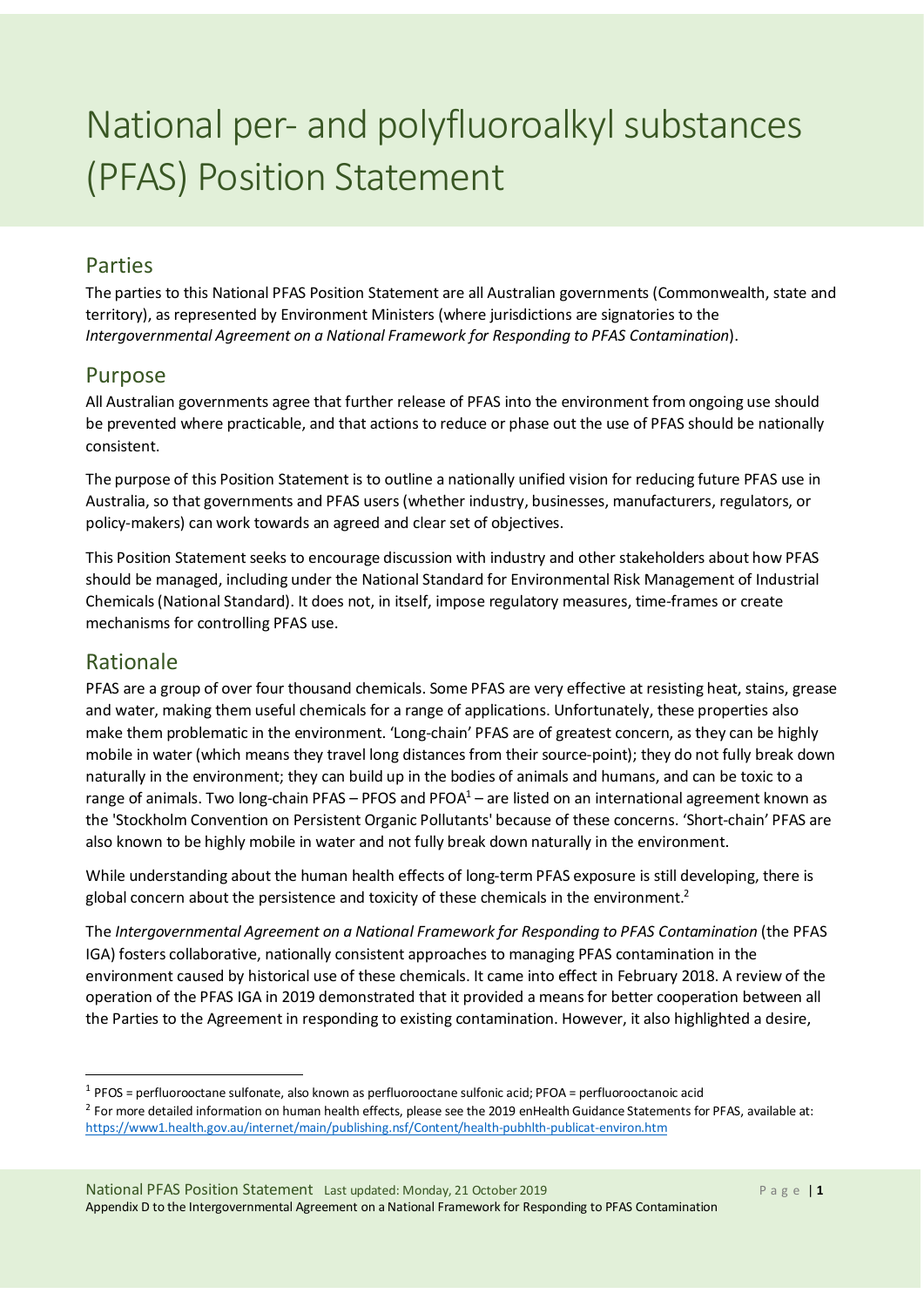from regulators, industry, and the public, for a nationally consistent approach to controlling ongoing use of PFAS in Australia.

Australian governments have determined that a Position Statement is the best way to communicate a nationally agreed stance on PFAS chemicals of concern, and the objectives for minimising release of these chemicals into Australia's environment, ahead of more targeted and detailed consultation with users of PFAS and other stakeholders.

## Position Statement

### **Australian governments agree the following objectives:**

- Ongoing sale or use of products (i.e. chemical based formulations) and articles (i.e. objects that contain chemicals) that contain long-chain PFAS $3$ , for any industrial or commercial application $4$ , should be phased out, in line with the Stockholm Convention.
	- o Where a product or article is suspected of containing PFAS, information should be gathered to ascertain if it contains long-chain PFAS and it should then be managed accordingly.
- Transitioning away from the use of chemicals that cause irreversible or long-term contamination of Australia's environment should be the ultimate goal for all users of PFAS in Australia.
	- $\circ$  Where short-chain PFAS<sup>5</sup> are used in aqueous film forming foam (AFFF), they should only be used in emergency situations and in accordance with all relevant regulations. Any releases should be fully contained and wastes managed in accordance with the PFAS National Environmental Management Plan (NEMP).
	- o Until effective and economically feasible non-PFAS alternatives are developed, the ongoing sale and use of products and articles containing short-chain PFAS may be necessary for uses for which no suitable and less hazardous alternatives are available.6
	- $\circ$  Replacement chemicals should be degradable in the natural environment and not be bioaccumulative.
- Importers, sellers and users of chemicals should inform themselves about the presence of PFAS in products and articles, due to their potential negative environmental, health and socioeconomic impacts.
	- o Entities that currently sell or use long- or short-chain PFAS are encouraged to develop a strategy that outlines their current uses, and how and when they will transition away from these chemicals.

<sup>3</sup> See 'Definitions' section

<sup>4</sup> Excludes medical and research applications.

<sup>5</sup> See 'Definitions' section

 $6$  To be defined in consultation with industry and other stakeholders.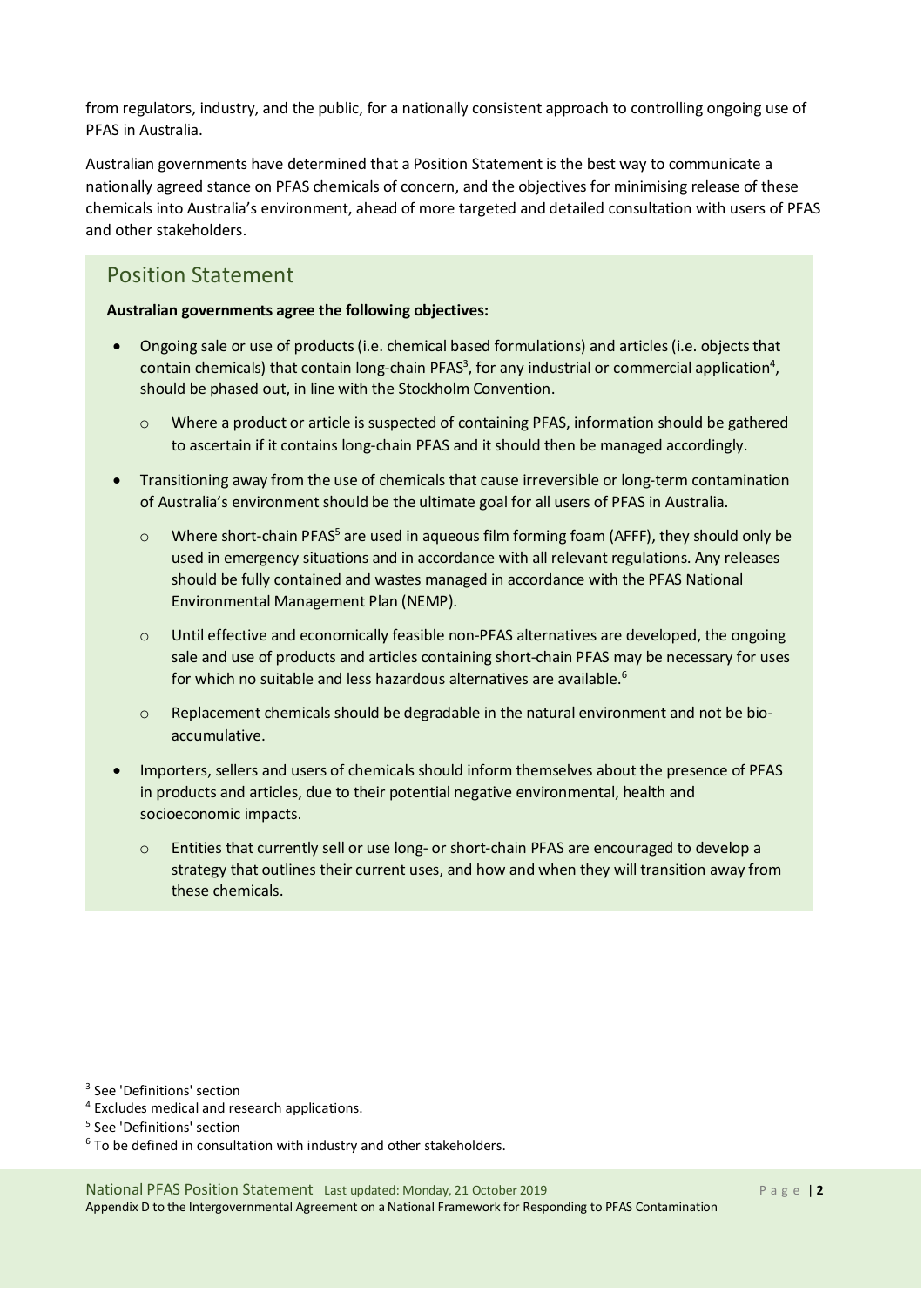# Supporting information

## **International Context**

Actions have been taken globally to reduce the environmental and human exposure to long-chain PFAS, driven by concerns about the spread and persistence of PFAS in the environment. For instance, major global manufacturers in OECD countries have voluntarily discontinued production of certain long-chain PFAS. In addition, the production and use of several long-chain PFAS and their precursors have been restricted under national, regional or international regulatory frameworks.<sup>7</sup>

PFOS and PFOA<sup>8</sup> are listed on the Stockholm Convention on Persistent Organic Pollutants. PFOS was listed in 2009. The Conference of the Parties agreed to list PFOA in 2019. The objective of the Stockholm Convention is to protect human health and the environment from Persistent Organic Pollutants (POPs). Chemicals listed under the Convention are subject to elimination or restriction, as well as waste management requirements. Of the 183 parties to the Convention, most have ratified the listing of PFOS, thereby committing to manage the chemical in accordance with the convention requirements.

Australia ratified the Convention on 20 May 2004 and chose to be an 'opt-in' party. This means that, unlike most other parties, Australia undertakes a domestic treaty making process to determine whether to ratify any amendments to the Convention, which includes any new chemicals listings. Australia is yet to ratify the listing of PFOS (or PFOA) under the Convention.

### **PFAS management in Australia**

Since 2002, the Australian Government National Industrial Chemicals Notification and Assessment Scheme (NICNAS) has published a number of alerts on PFAS. NICNAS has recommended that:

- Use of PFOS-based and related PFAS-based chemicals should be restricted to essential uses, for which no suitable and less hazardous alternatives are available
- Importers should ensure that alternative chemicals are less toxic and not persistent in the environment
- Stocks should be disposed of responsibly on expiry (in consultation with state and territory environment authorities), and
- All labels and material safety data sheets (MSDS) should include details of PFAS chemicals present in products.

A large body of work is underway across Australia - both to manage existing contamination and to increase our ability to prevent further contamination from PFAS and other industrial chemicals of concern.

Responsibility for regulation of industrial chemicals at each stage of their 'lifecycle' is shared across the Commonwealth, states and territories. The lifecycle of a chemical includes manufacture, import, export, use, disposal and destruction.

The *National Standard for Environmental Risk Management of Industrial Chemicals* (the National Standard) will set a nationally consistent environmental management approach for the use and disposal of industrial chemicals, including PFAS. The National Standard will be established by Commonwealth framework legislation, and implemented in regulatory frameworks in jurisdictions. Work on framework legislation to establish the National Standard is currently underway. The National Standard will also form part of a national legislative framework that would support the Australian government in deciding whether to ratify the listing of PFOS and PFOA (and any future listings) under the Stockholm Convention.

<sup>7</sup> Organisation for Economic Co-operation and Development (OECD) Portal on Per and Poly Fluorinated Chemicals: http://www.oecd.org/chemicalsafety/portal-perfluorinated-chemicals/riskreduction/

<sup>8</sup> PFOS = perfluorooctane sulfonate, also known as perfluorooctane sulfonic acid; PFOA = perfluorooctanoic acid